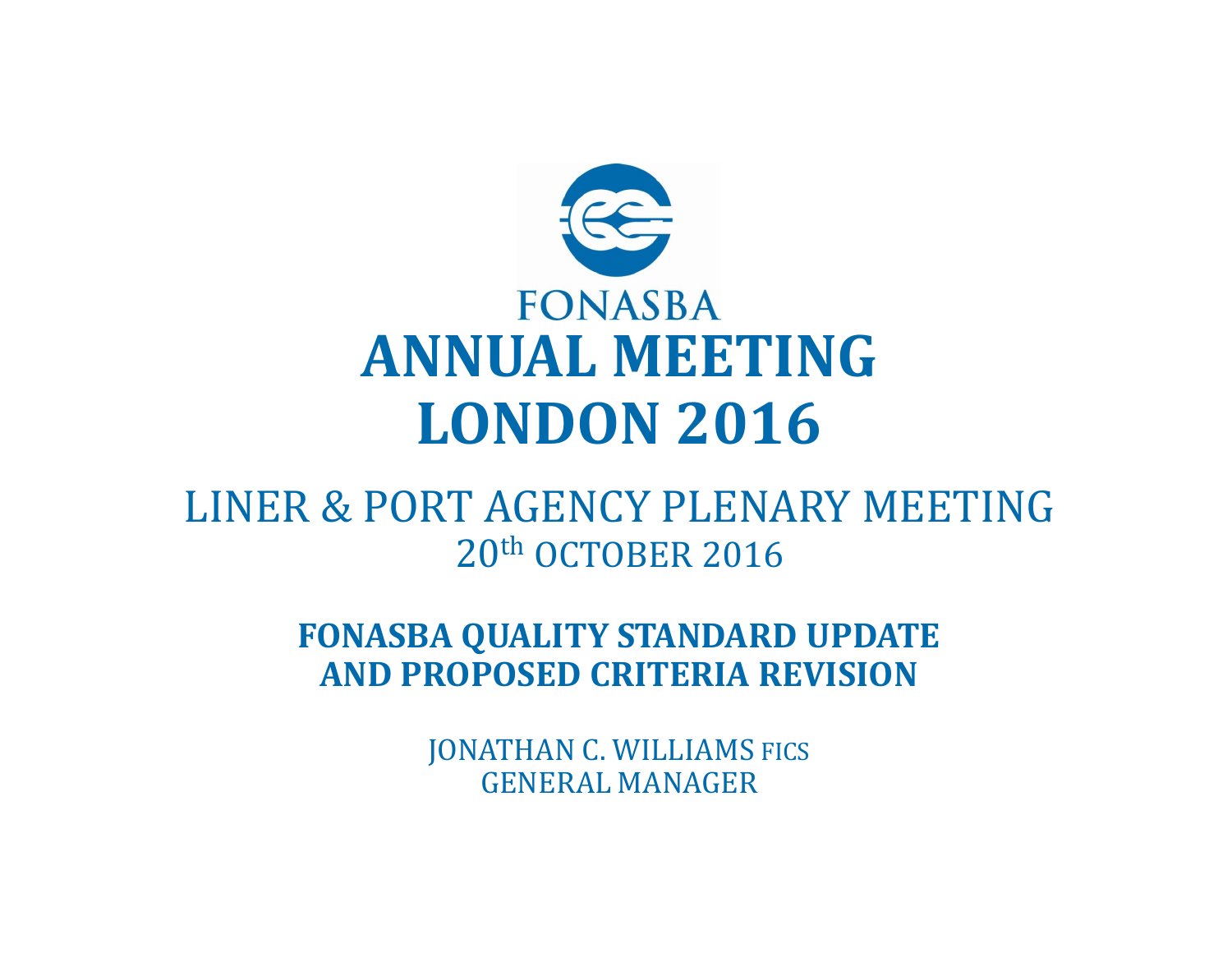

### SUMMARY

- 27 countries now approved, 415 companies accredited: Argentina (10), Australia (2), Belgium (30), Brazil (40), Croatia (13), Cyprus (13), Denmark (40), Dubai (1), Finland (0), France (27), Great Britain (24), Greece (Assoc. Member 1), Hungary (1), Israel (22), Italy (6), Japan (11), Kenya (0) Malta (16), Mexico (10), Morocco (24), Netherlands (0), Peru (6), Portugal (15), Slovenia (7), Spain (8), Sweden (58) and USA (30)
- FQS withdrawn from 4 Norwegian companies
- Kenya approved by the Executive Committee on Monday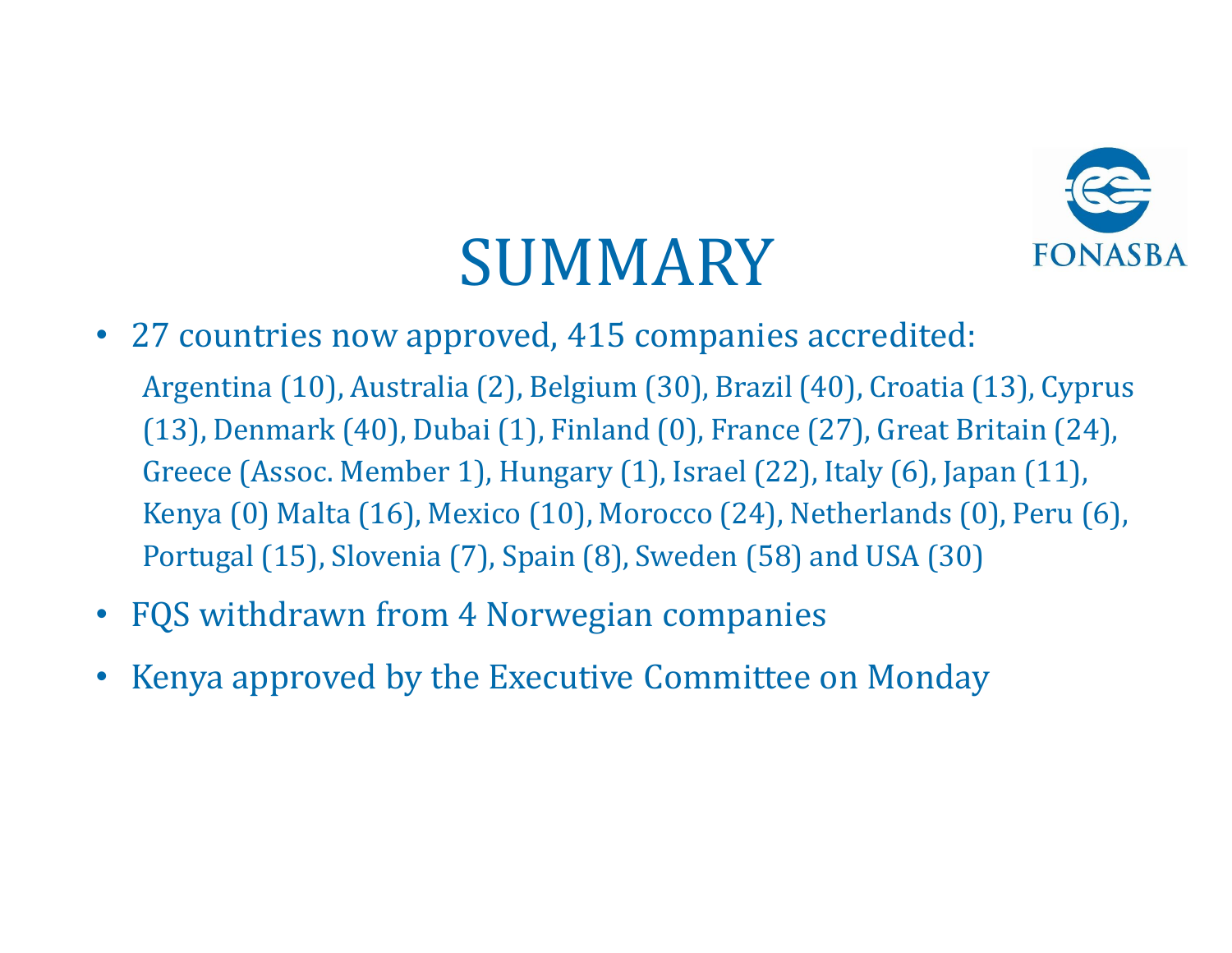### CROSS BORDER ACCREDITATION



- Due to the nature of FONASBA, and the need to accommodate significantly different legal, accounting, language and other factors, the FQS is administered on a strictly national basis
- Associations can only exercise appropriate and effective audit control and oversight over their members
- Branches of global or multinational companies must therefore apply for accreditation in each country it is based, they cannot operate under an FQS awarded in another FONASBA member country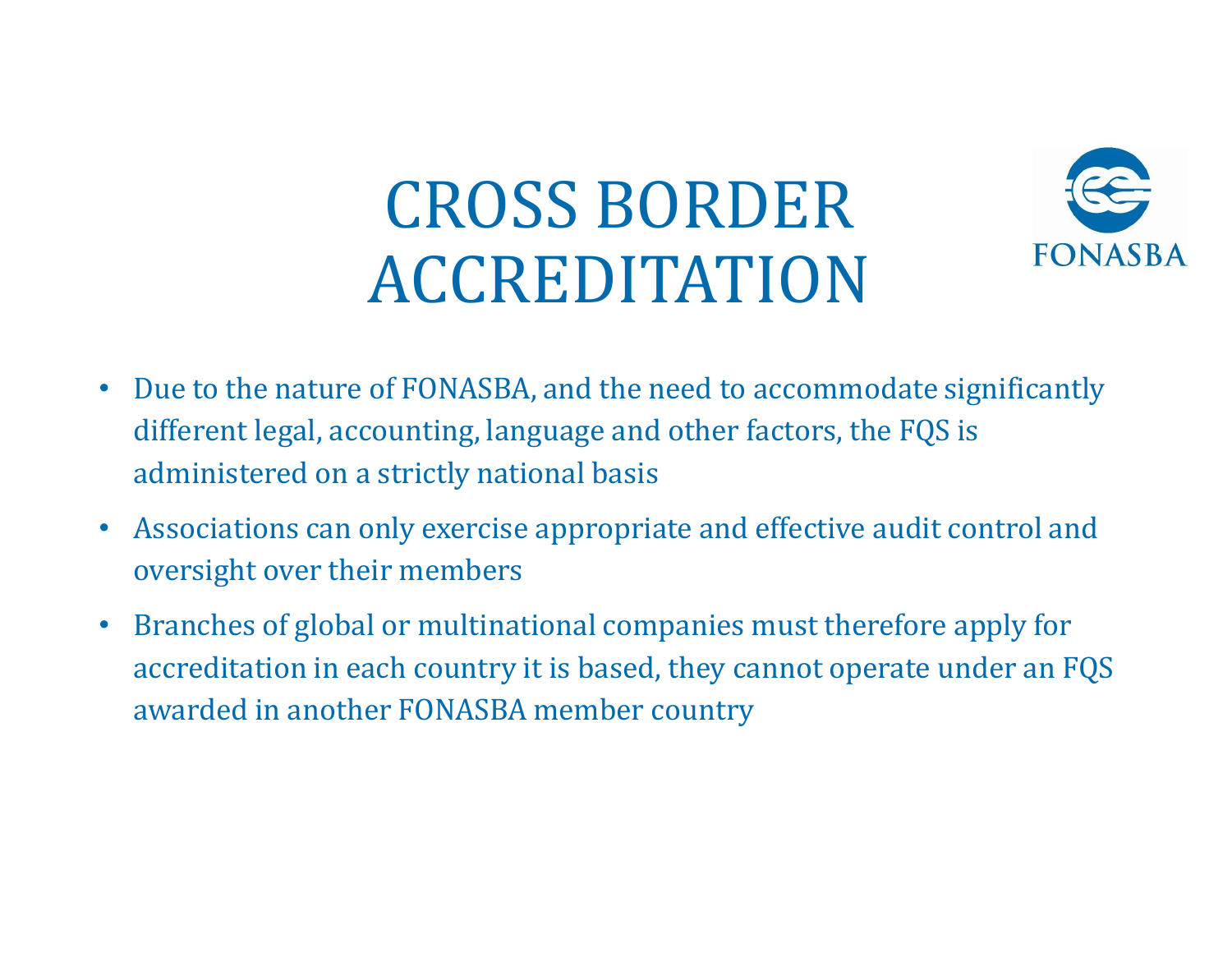

# RECORD KEEPING

- In order to maintain effective control and record keeping, associations approved to the Standard must ensure that the Secretariat is kept up to date at all times on changes to the companies accredited.
- The website is the master record of all companies accredited and must be accurate at all times
- Companies that have not renewed the Standard, or had it removed, must therefore be notified to the Secretariat immediately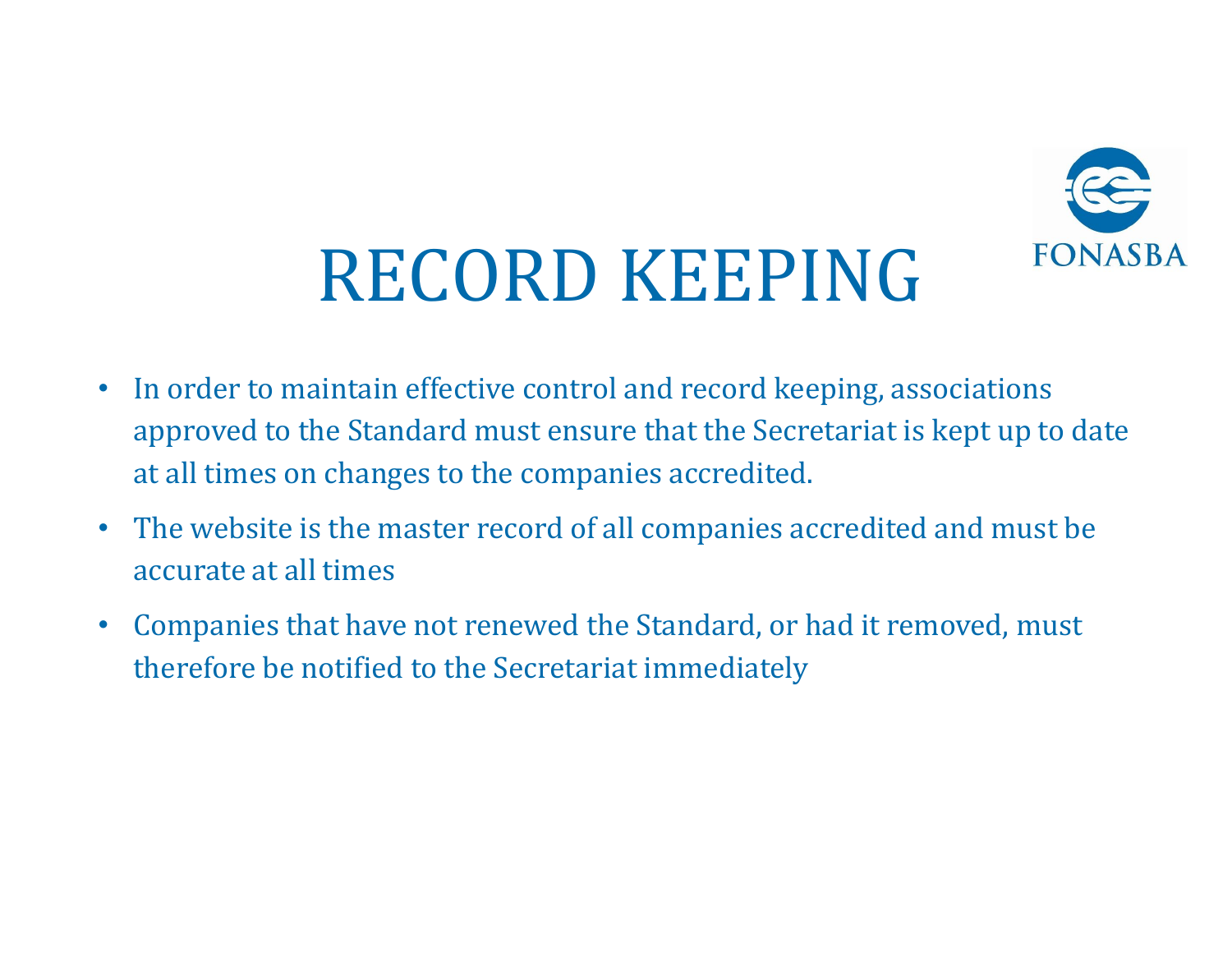

# FQS CRITERIA REVISION

Discussion document circulated to Members on 27th September. Revision covers the following:

- Inclusion of WCO/EU Authorised Economic Operator scheme as additional pre-existing quality standard
- Introduces separate criteria for Associate Members
- General review and clean up of the criteria

Proposed criteria revision to be tabled for approval at Council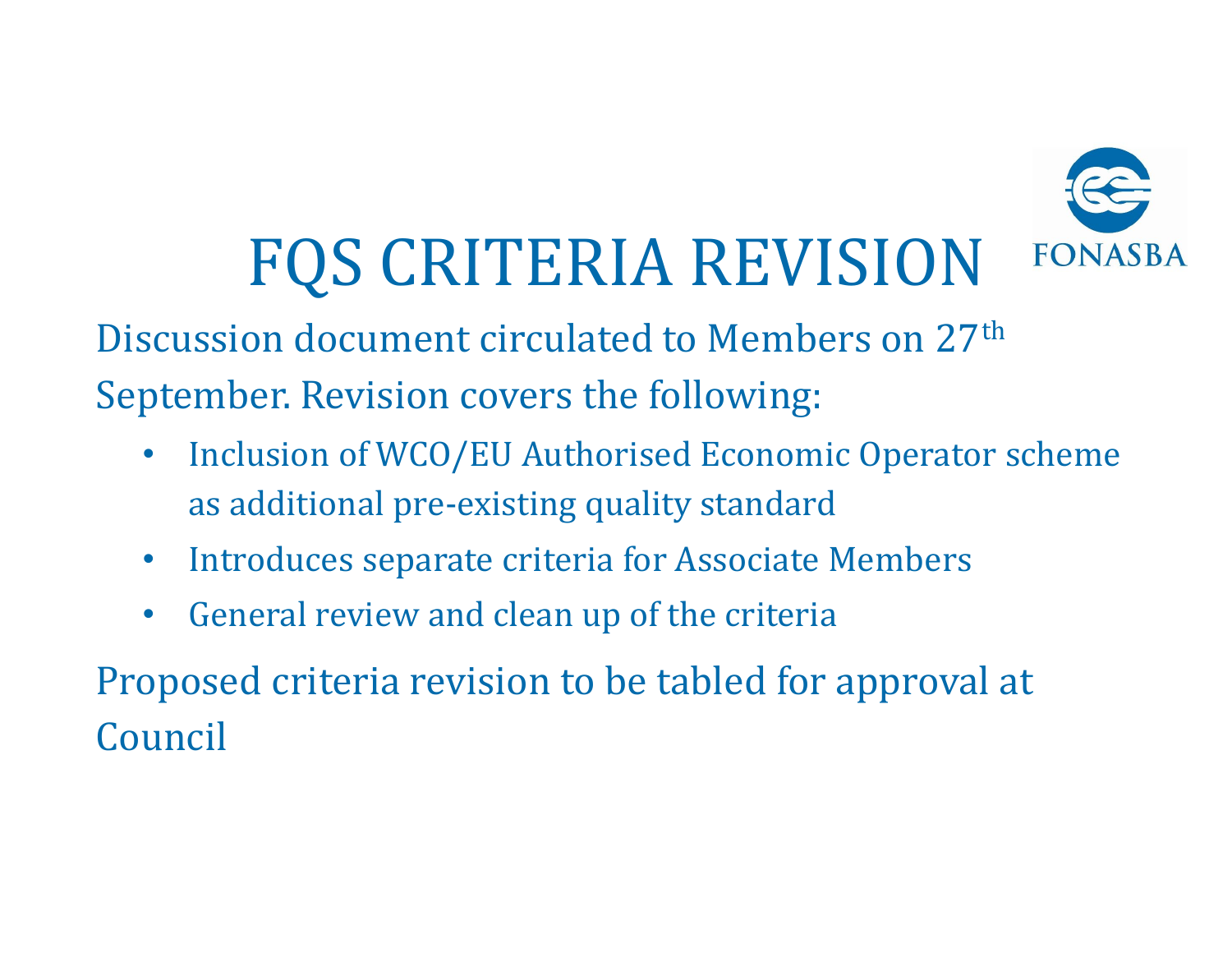

# FQS CRITERIA REVISION

- Inclusion of accreditation to WCO/EU AEO programmes as an additional pre-existing quality scheme
	- Recognises importance of both WCO and EU programmes as means of confirming quality service provision
	- AEO becoming more widely recognised worldwide
	- Rigorous (too rigorous?) qualifying conditions mean it is not an easy option
	- Companies also have to comply with other national criteria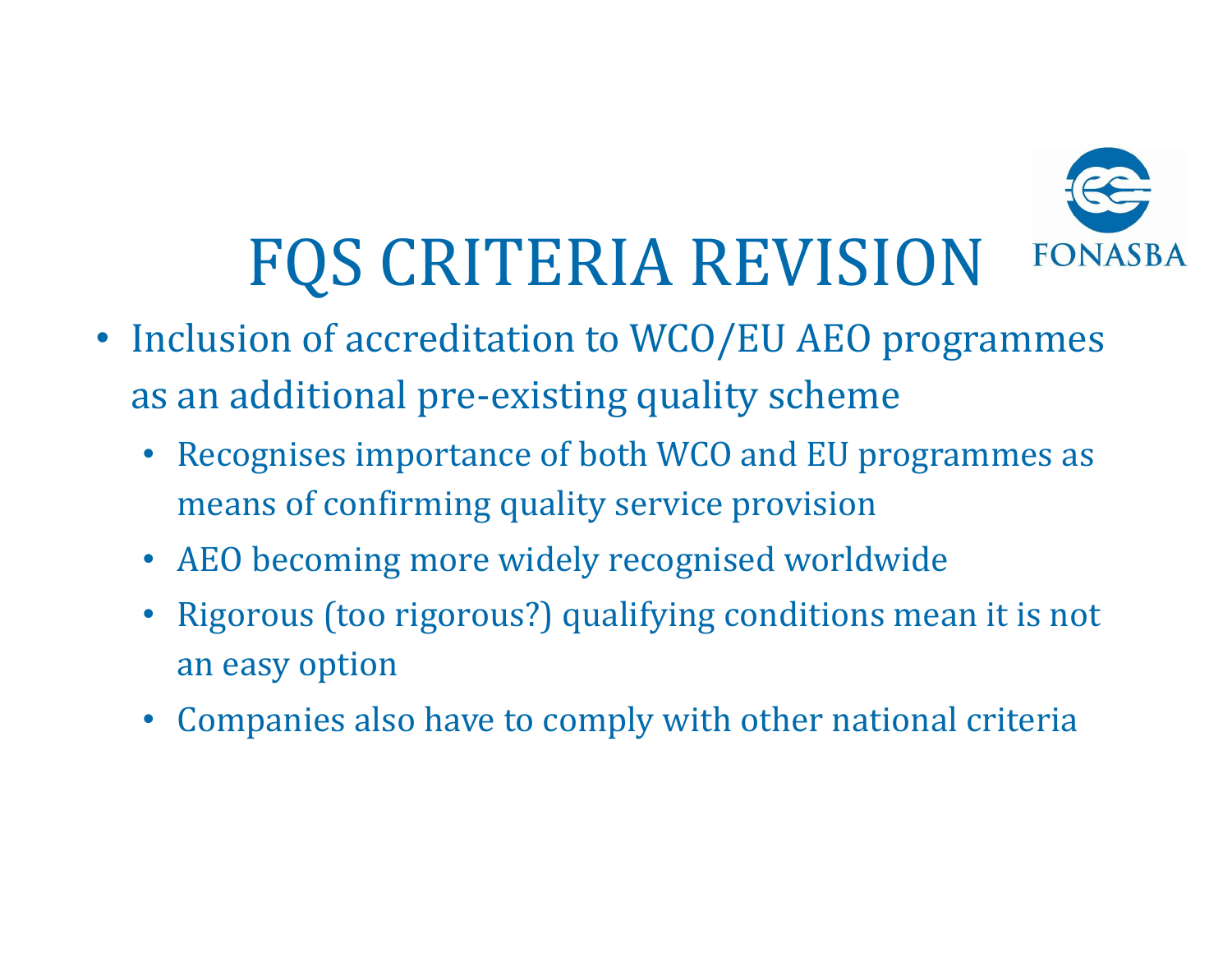

#### Draft text:

The company shall be in complete compliance with an approved pre-existing quality standard established by a FONASBA member association, as stated in the preceding paragraph, or, in case, or shall be accredited for its ship agency or ship broking activities to another quality standard that has previously been approved by the FONASBA Executive Committee<sup>1</sup>

<sup>1</sup> The pre-existing quality standards currently approved by FONASBA for this purpose are:

ISO 9001/2000 and subsequent versions thereof

The Authorised Economic Operator (AEO) programmes established by the World Customs Organisation or the European Union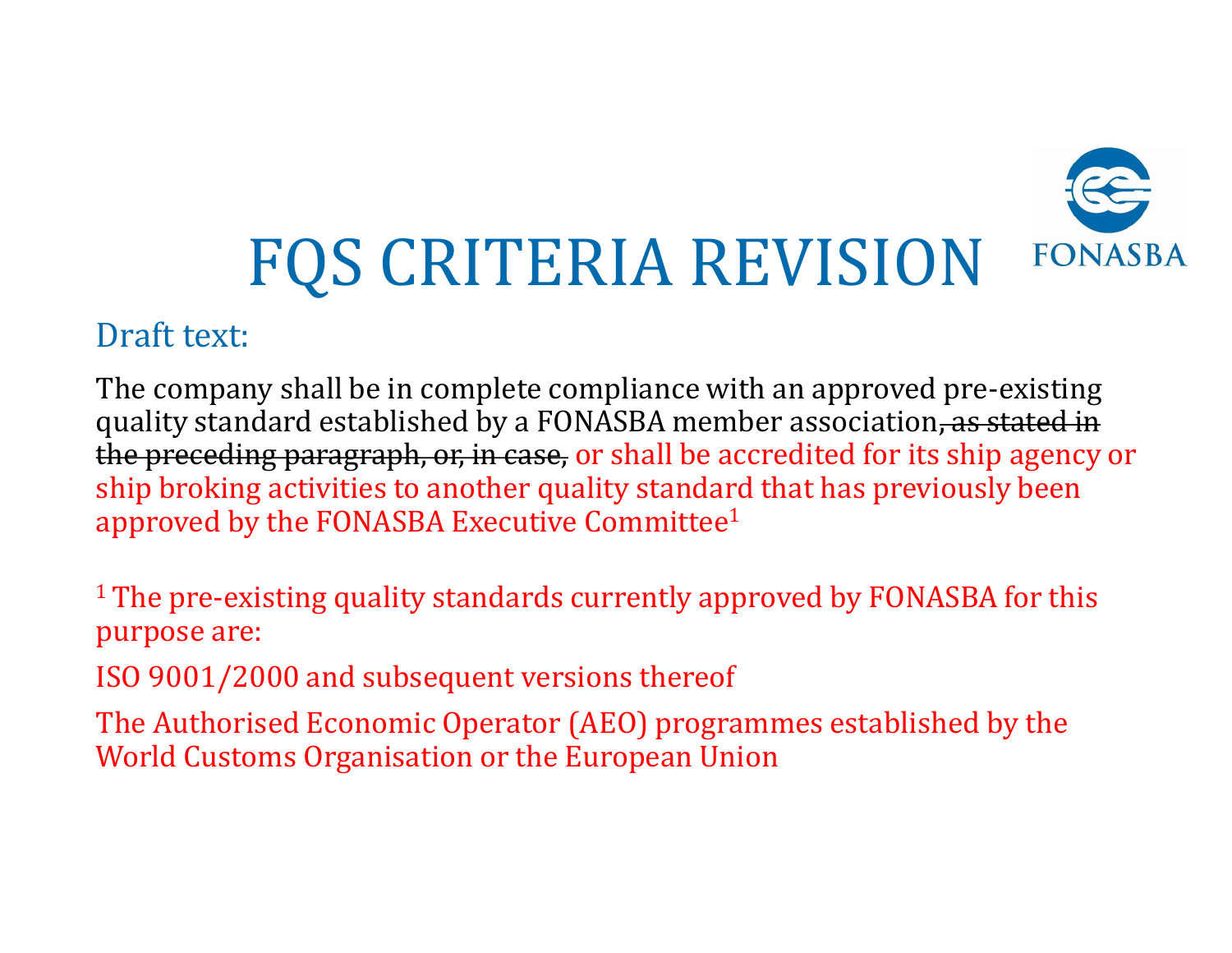

# FQS CRITERIA REVISION

- Inclusion of criteria for Associate Members
	- Introduces a single set of criteria for Associate Members that recognises their specific requirements whilst also recognising the limitations on the Secretariat in terms of oversight and audit procedures. For example:
		- All documentation must be provided in English
		- ISO/AEO accreditation is compulsory
		- Compliance with all national financial reporting and control criteria must be confirmed by the company's auditors, again in English
		- Annual audit required